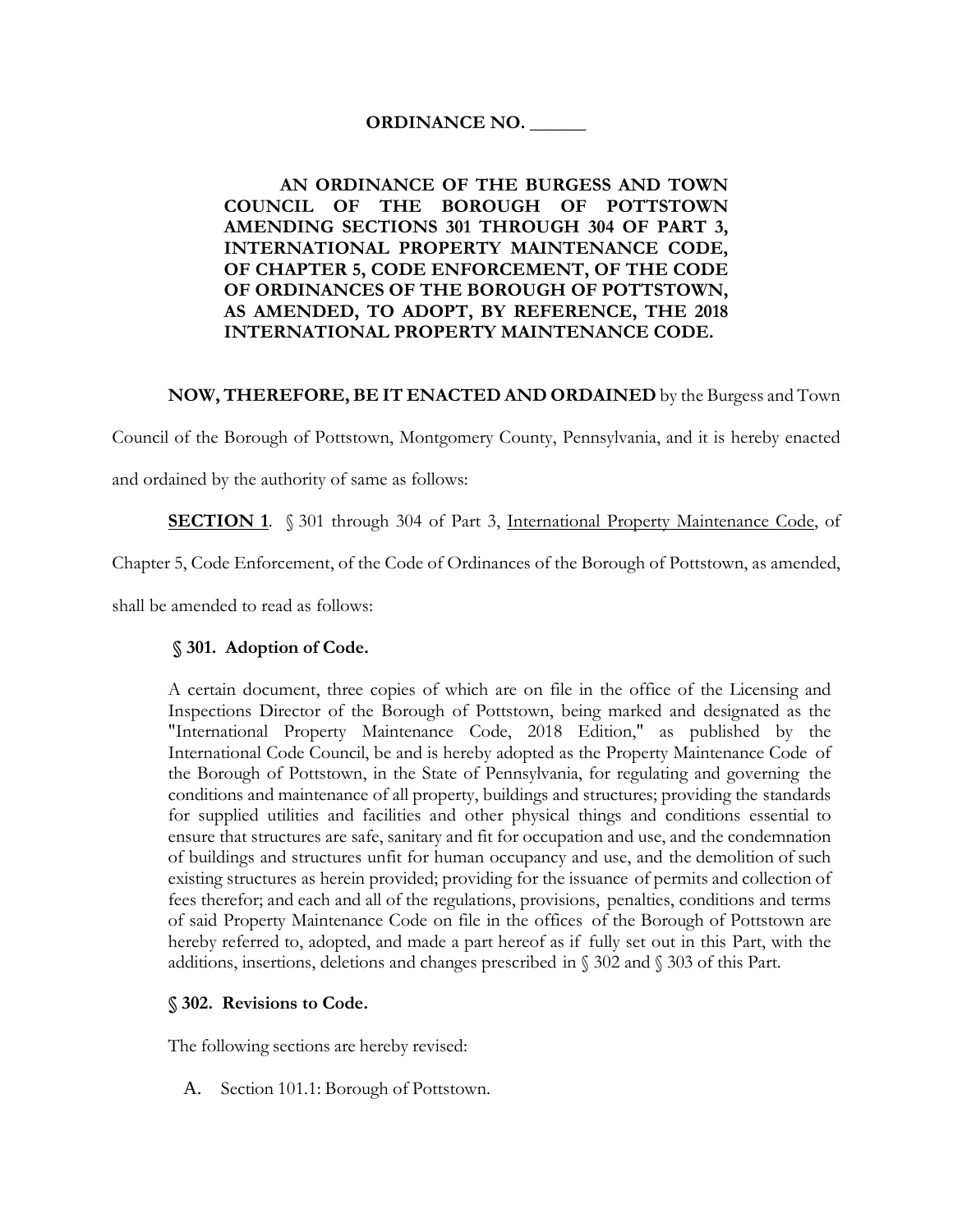- B. Section 103.5: Comprehensive Fee Resolution.
- C. Section 112.4 Insert \$100.00 and \$1,000.00
- D. Section 304.14: March 1 to November 15.
- E. Section 602.3: September 15 to May 15.
- F. Section 602.4: September 15 to May 15.
- G. Section 302.4 is hereby amended to read as follows:

**Section 302.4.** All premises and exterior properties within 100 feet of any habitable structure or building shall be maintained free from weeds in excess of six inches; provided, however, that this height restriction does not apply to naturalized areas, riparian buffers, managed meadows, and other no-mow zones, as determined by the municipality. All noxious weeds shall be prohibited throughout any premises and exterior properties.

H. The following Section 302.8 is hereby amended to read as follows:

**Section 302.8**. Except as provided in other regulations, no inoperative, unregistered, uninspected, or unlicensed motor vehicle shall be parked, kept, or stored on any premises, and no such vehicle shall, at any time, be in a state of major disassembly for a period in excess of 30 days, or disrepair, or in the process of being stripped or dismantled. Painting of vehicles is prohibited unless conducted inside an approved spray booth.

EXCEPTION - A vehicle of any type is permitted to undergo major overhaul, including body work, provided that such work is performed inside a structure or similarly enclosed area designed and approved for such purposes.

I. Section 304.3, Premises Identification, of Section 304, Exterior Structure, is amended to read as follows:

§ 304.3, Premises Identification. Buildings shall have approved address numbers placed in a position to be plainly legible and visible from the street or road frontage.

# **§ 303. Additions to Code.**

A new Section 113 shall be created and provide as follows:

# **Section 113. Property Transfer Use and Occupancy Certificate.**

**Section** 113.1. Single-Family Owner-Occupied Dwelling Requirements. Upon transfer of title to a new owner, or upon said building becoming vacant, no single- family dwelling shall be occupied, in whole or in part, until the issuance of a certificate by the Code Enforcement Officer. The following requirements must be met before a certificate shall be issued:

113.1.1 A fire extinguisher equipped with 2 1/2 pounds ABC drypowder rating must be supplied for the dwelling mounted in the kitchen on the wall near the exit doorway.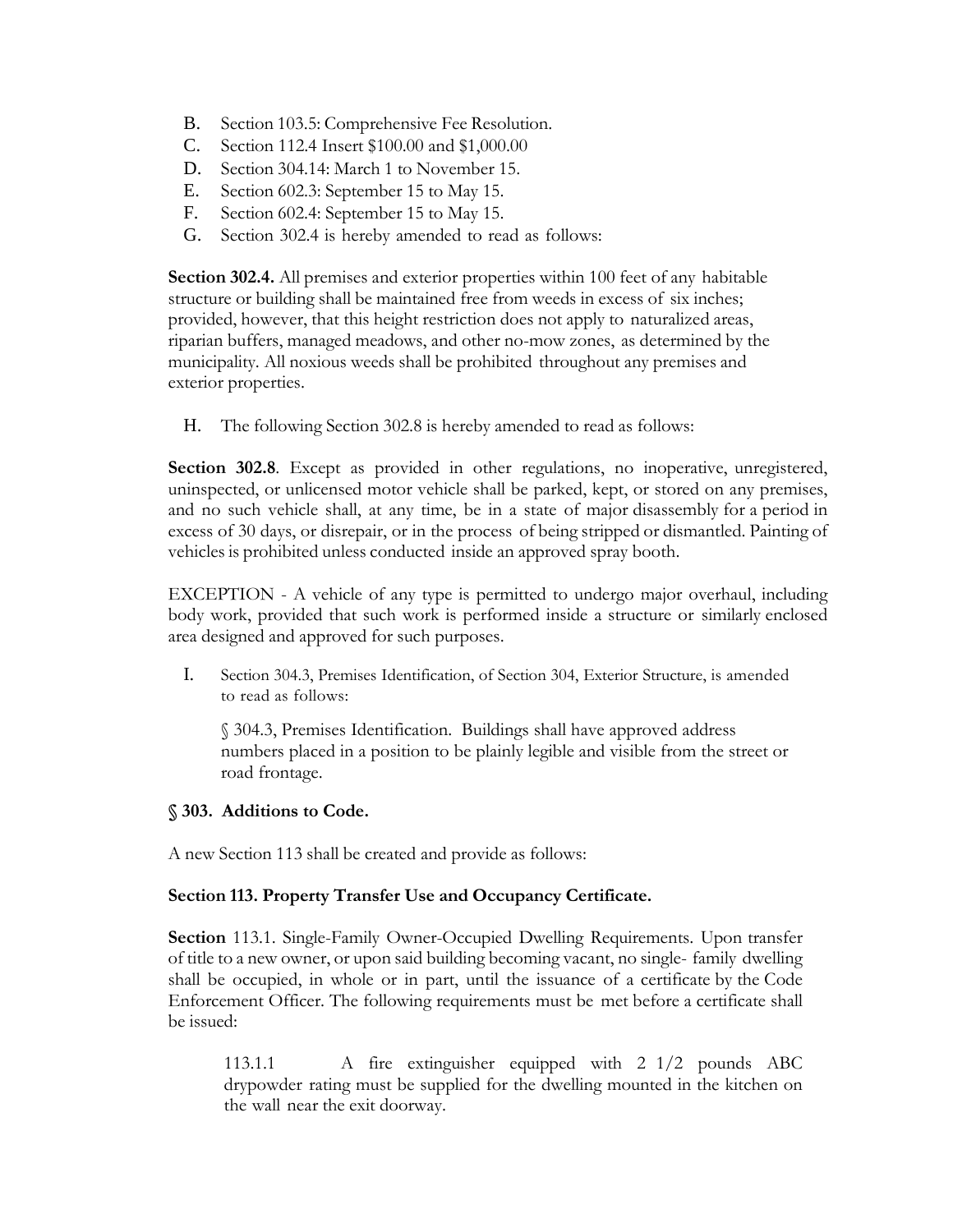113.1.2 All kitchens, bathrooms, powder rooms and laundry rooms, or any garage and exterior outlets within six feet of a water source, must be supplied with a ground-fault receptacle.

113.1.3 All gas ranges must be supplied with shutoff valves installed behind the range.

113.1.4 All electrical ranges must have an outlet installed at the rear of the range.

113.1.5 The property must be in a clean, safe and sanitary condition.

113.1.6 Before the issuance of the property transfer use and occupancy certificate, a full buyer notification inspection shall be conducted. The old owner must inform the new owner of all pending violations and a letter of intent shall be signed by the buyer or new owner. All violations must be corrected within 60 days upon transfer of the title to the new owner.

113.1.7 Upon failure of a property transfer to a new owner, all listed violations shall be corrected within 60 days by the present owner. Failure to abate said violations shall be subject to the penalties set forth in Section PM106.4.

113.1.8 Openings from a private garage directly into a room used for sleeping purposes shall not be permitted. Other openings between garages and residences shall be equipped with solid wood doors, not less than one and threeeighths inches in thickness, solid or honeycomb core steel doors not less than one and three eighths inches thick, or twenty-minute fire-rated doors.

**Section 113.2. Single-Family, Two-Family and Multifamily Dwelling Units.** Upon transfer of title to a new owner, no single-family rental unit, no two-family dwelling and no multiple dwelling shall be occupied, in whole or in part, until the issuance of a property transfer certificate of occupancy by the Code Enforcement Officer that said structure conforms in all respects to the requirements of this code. The following requirements must be met before a property transfer certificate of use and occupancy shall be issued:

113.2.1 Before the issuance of the said certificate of occupancy, a full code compliance inspection shall be conducted. The old owner must inform the new owner of all pending violations, and a letter of intent shall be signed by the buyer or new owner and all violations must be corrected within 60 days upon transfer of the title to the new owner.

113.2.2 Upon failure of a property transfer to a new owner, all listed violations shall be corrected within 60 days by the present owner. Failure to abate said violations shall be subject to the penalties set forth in Section PM106.4.

113.2.3 All hazardous building, safety, fire, plumbing and electrical violations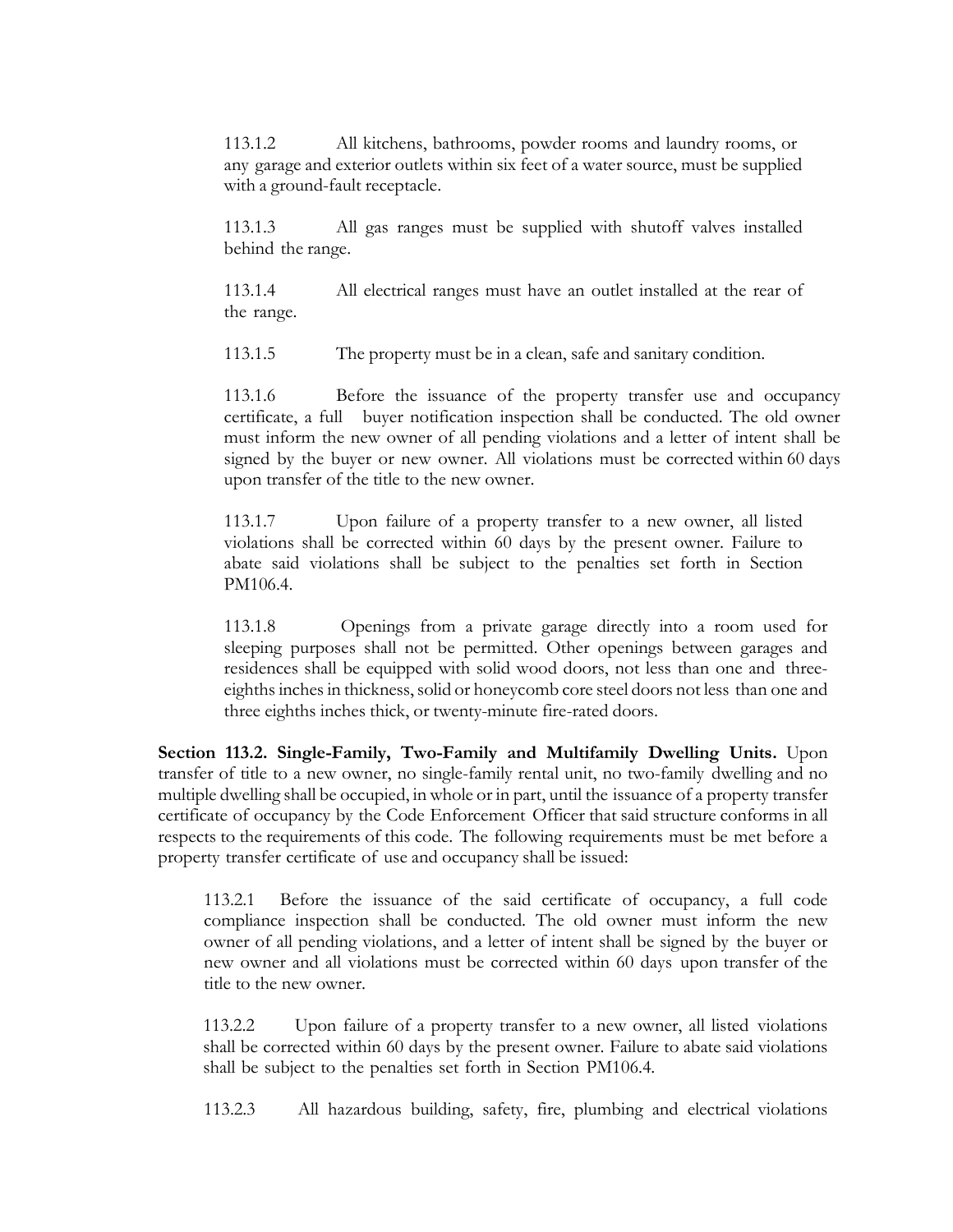cited at the time of inspection by the Code Enforcement Officer shall be corrected in the time specified by the Code Inspector.

113.2.4 If the dwelling unit is serviced by an individual water supply, the water supply shall be terminated and the dwelling unit shall be connected to the available public water main as required in Part 4 of a chapter, adopting the International Plumbing Code.

**Section 113.3. Commercial, Office, Manufacturing and Industrial Buildings.** Upon transfer of title to a new owner, no commercial, office, manufacturing or industrial building shall be occupied, in whole or in part, until the issuance of a property transfer certificate of occupancy by the Code Enforcement Officer that said structure conforms in all respects to the requirements of this code, the Property Maintenance Code, the Fire Prevention Code and the Plumbing Code, and Chapter 27, Zoning, of the Pottstown Borough Code of Ordinances. The following requirements must be met before a property transfer certificate of use and occupancy shall be issued:

Section 113.3.1. Before the issuance of the said certificate of occupancy, a full code compliance inspection shall be conducted. The old owner must inform the new owner of all pending violations, and a letter of intent shall be signed by the buyer or new owner, who will be responsible for the correction of the violations, which must occur within 60 days of transfer of the deed to the new owner.

Section 113.3.2. In the event that the property transfer does not occur, the present owner must correct all listed violations within 60 days of the date on which the settlement on the property was to have occurred. Failure to abate the listed violations shall subject the present owner to the penalties set forth in this code and as prescribed by the Code of Ordinances of the Borough of Pottstown.

Section 113.3.3. All hazardous building, safety, fire, plumbing and electrical violations cited at the time of inspection by the Code Enforcement Officer shall be corrected in the time specified by the Code Inspector.

**Section 113.4. Fees.** The amount of the inspection fees shall be established by Resolution adopted by Borough Council from time to time.

**Section 113.5. Caretaker.** In every multiple dwelling in which the owner does not reside, there shall be a responsible person, designated by the owner, residing on the premises whose duties, include maintaining the commonly used parts of the premises.

**Section 113.6. Trash Collection.** No trash or garbage is to be set out for collection prior to 4:00 p.m. the night before the scheduled pickup. All receptacles for the collection of garbage and/or trash shall be removed from the curb of the various streets adjacent to the property where the trash/garbage is accumulated prior to 6:00 p.m. on the day of the actual pickup.

**Section 113.7. Residential Rental Units.** All residential rental units shall require a biennial inspection for code compliance pursuant to the requirements of § 801 of Part 8 of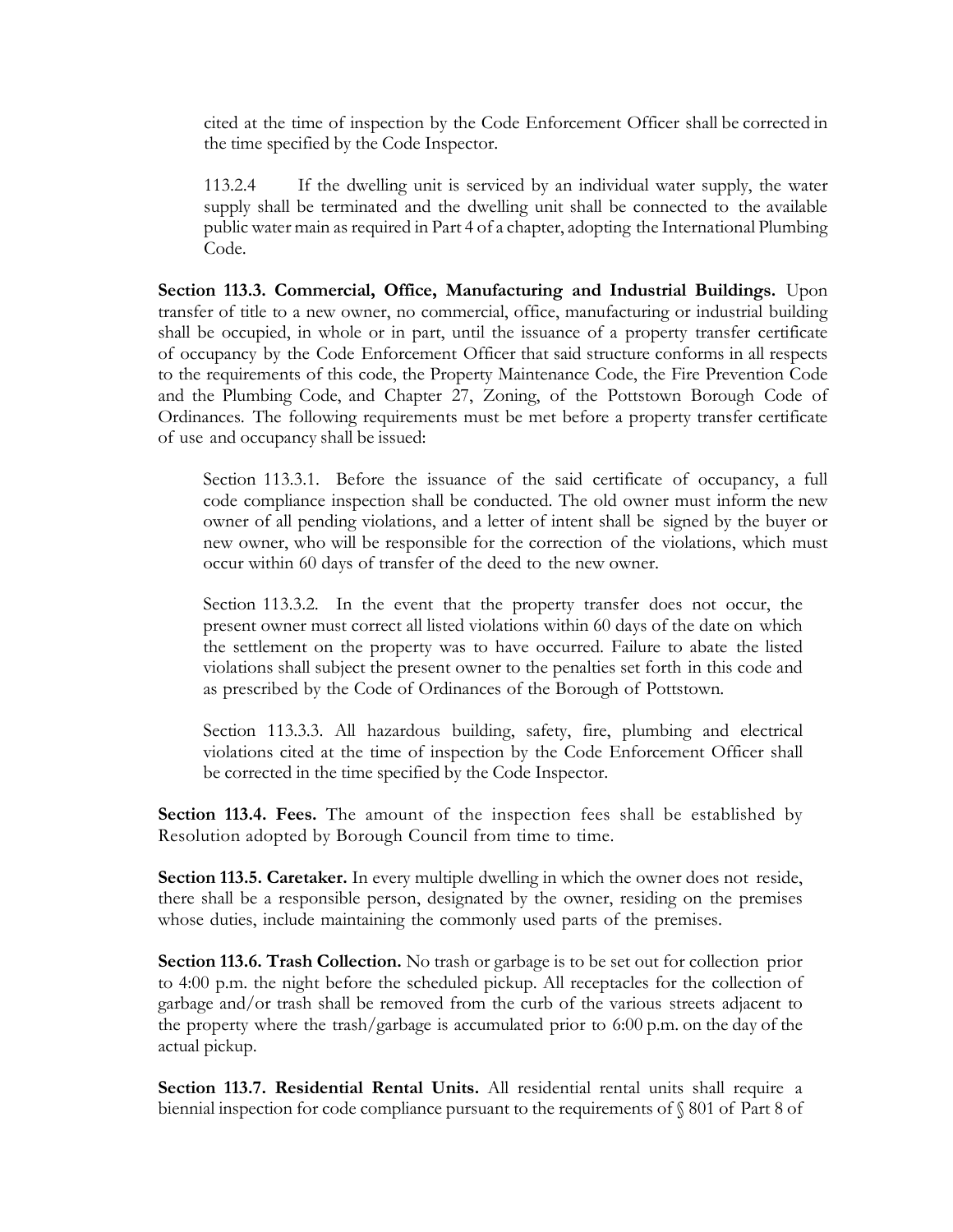Chapter 5 of the Pottstown Borough Code of Ordinances, as amended.

**Section 113.8. Commercial, Office, Manufacturing and Industrial Units.** All commercial, office, manufacturing and industrial units that become vacant or have a change of occupant must be inspected for code compliance prior to reoccupancy of the said unit. It is the responsibility of the owner or the owner's agent to arrange for such inspection. Prior to reoccupancy of the said unit, all code violations must be corrected and a rental license must be issued.

**Section 113.9. Delinquent Water, Sewer, Waste Collection and Disposal Bills for All Rental Units to be Paid.** All outstanding bills for water, sewer and waste collection and disposal, and clean and lien services, for any residential, commercial, office, manufacturing and industrial rental unit, that are more than 30 days' delinquent shall be paid in full prior to the issuance of a rental license.

**Section 113.10. Short-Term Rental Units.** All rooming houses, hotels, motels, bed-andbreakfasts or similar facilities that house people, property or business on a short-term basis where different people occupy a unit for a period of time of one month or less shall be inspected for code compliance once a year, unless such unit is exempt pursuant to § 204 of Chapter 11. It is the responsibility of the owner or the owner's agent to arrange for such inspection and to pay the fee therefor, which fee shall be established from time to time by resolution of the Borough Council. An annual license shall be issued for the shortterm rental facility, provided that a minimum of 75% of the individual units comply with all Borough codes. Certificates of occupancy will be issued for individual units, and any individual unit that does not comply with all Borough codes will not receive a certificate of occupancy and shall not be occupied until all code violations have been corrected and a certificate of occupancy has been issued

**Section 113.11. Absentee Landlords to Designate Authorized Agent.** All owners of rental property (landlords) who do not reside in Montgomery County, Chester County or Berks County, Pennsylvania, shall designate, in writing, an authorized agent, who resides within one of the three aforesaid counties, who shall be responsible for receiving all notices issued by the Borough pertaining to the rental property. The landlord shall also provide, in writing, the business address and telephone number of the person or entity that the landlord designates as its authorized agent.

**Section 113.12. Sanitation.** All exterior property and premises shall be maintained clean, safe, sanitary and free from any accumulation of rubbish or garbage.Interior-type furniture which would be adversely affected by the elements and/or susceptible to fire and/or infestation by insects, rats or other vermin is prohibited from being placed outside of structures. Such prohibited furniture shall include but not be limited to upholstered couches and chairs or other fabric- covered articles not designed or intended for exterior use. When the Code Enforcement Officer determines that prohibited or abandoned furniture is located in an exterior property area, the Code Enforcement Officer shall cause the owner or other responsible person to be notified in accordance with § 215 of Chapter 1, Administration and Government, of this Code. If the prohibited or abandoned furniture is not removed within the time frame set forth in the notice, the Borough may cause the abandoned or prohibited furniture to be removed and the owner to be billed for the cost thereof in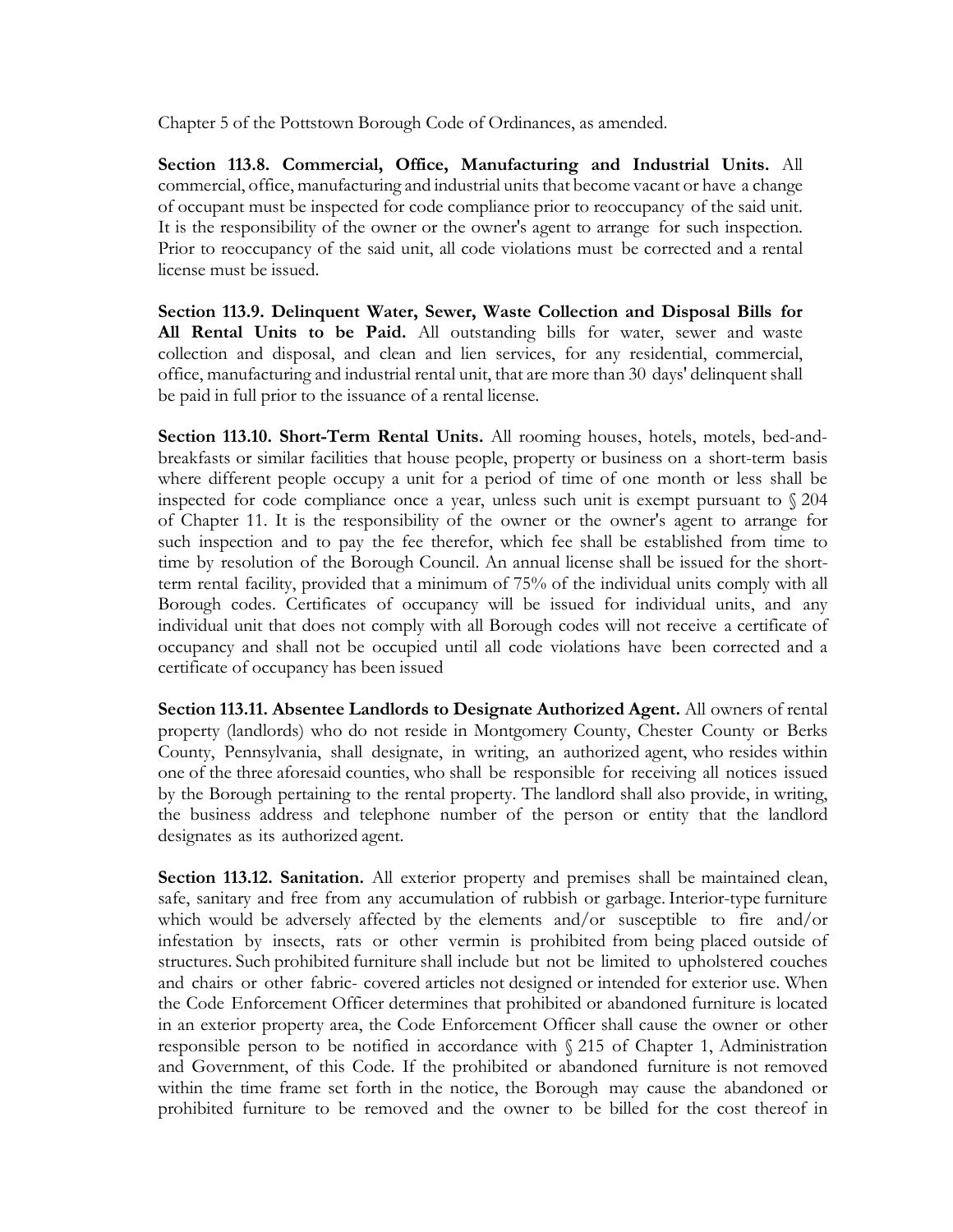accordance with the provisions of this Code. If the cost of removal is not paid within 15 days, the Borough may impose a lien for the cost of said removal in a manner provided by law.

**304.3 Premises Identification.** Buildings shall have approved address numbers placed in a position to be plainly legible and visible from the street or road fronting the property and to the rear of properties visible from alleys and half streets. These numbers shall contrast with their background. Address numbers shall be arabic numerals or alphabet letters. Numbers shall be a minimum of four inches high with a minimum stroke width of 0.5 inch.

#### **§ 304. Repealer.**

All ordinances or parts of Ordinances, including but not limited to Part 3, 2009 International Property Maintenance Code of Chapter 5, Code Enforcement, of the Code of Ordinances of the Borough of Pottstown, as amended, which shall be inconsistent with this Part shall be and the same expressly are repealed.

## **§ 305. Construal of Provisions.**

(No change)

### **§ 306. When Effective.**

(No change)

**SECTION 2.** Repealer/Reenactment. All ordinances or parts of ordinances which are

inconsistent with this ordinance shall be and the same are expressly repealed. In all other respects, the remaining provisions of Chapter 5, Code Enforcement, of the Code of Ordinances of the Borough of Pottstown, as amended, to the extent not inconsistent herewith, are hereby reenacted and reordained.

**SECTION 3**. Severability. If any sentence, clause, section or other part of this ordinance is,

for any reason, found to be unconstitutional, illegal or invalid, such unconstitutionality, illegality or invalidity shall not affect or impair any remaining provisions, sentences, clauses, sections or other parts of this ordinance. It is hereby declared as the intent of the Burgess and Town Council of the Borough of Pottstown that this ordinance would have been adopted had such unconstitutional, illegal or invalid sentence, clause, section or part thereof, not be included herein.